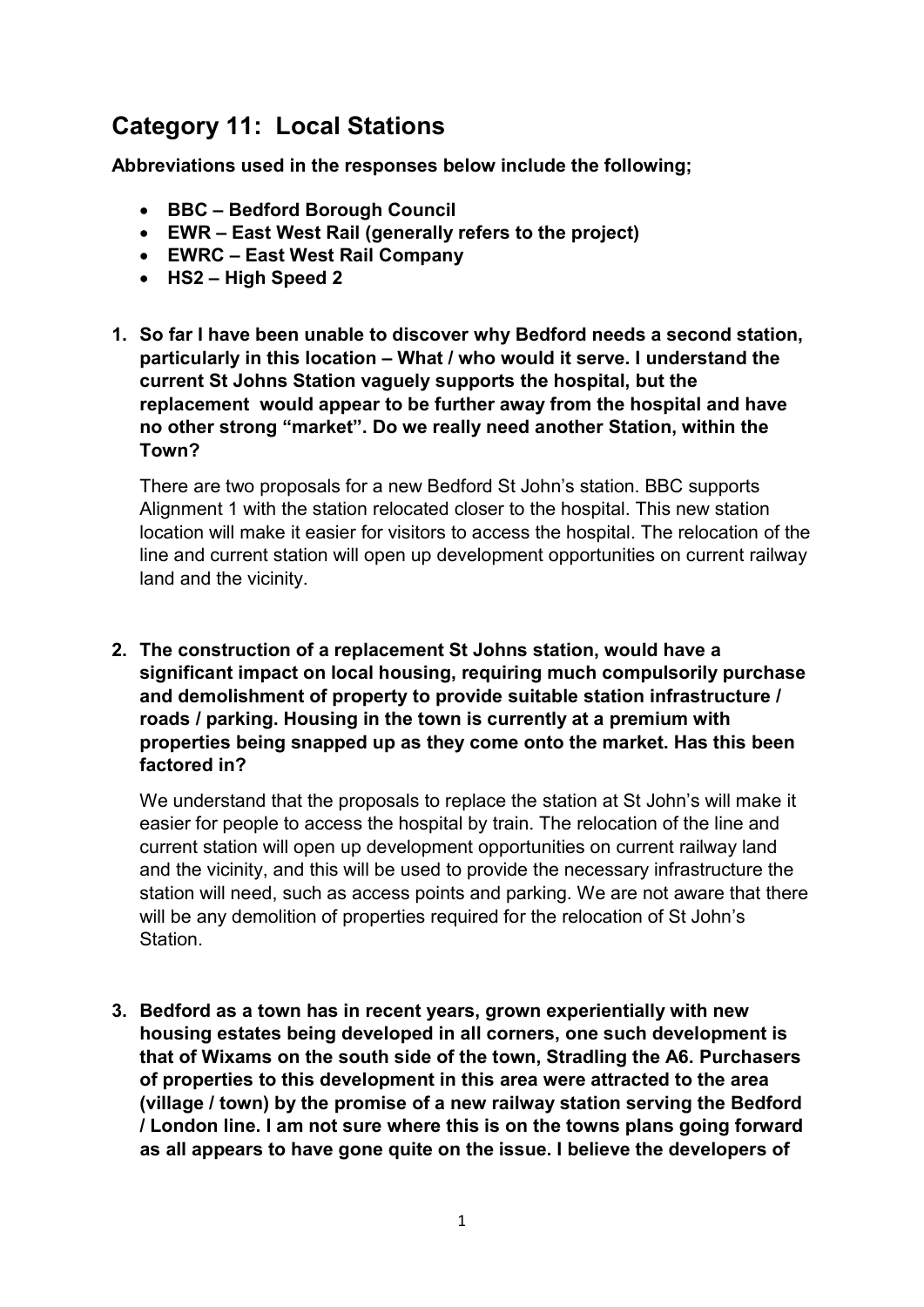## the area were asked to provide a budget to provide a station as part of the development plans.

 The Wixams project is unaffected by the EWR plans and is being actively promoted by BBC. The programme is progressing with a view to the station opening in 2024.

 4. Wixams not only sits on the A6, but is close to a number of stations on the existing Bletchley / Bedford line, between Stewartby and Kempston Hardwick. Surely the development of a new station serving these communities and linking to the London / Nottingham railway service would be of great attraction, whilst at the same time easing congestion within Bedford and on its mainline station as commuters living on the South of the town would be able access such a station for their trips whether it be to London / Nottingham / Oxford or Cambridge, Rather than having enter Bedford. The added attraction for such a location is that it is a relatively a clean canvas enabling superior infrastructure, parking / access etc. therefore would require less in the terms of disruption to local residents and the unfortunate compulsorily acquisitions / cost. If a budget still exists and can be utilised for such a project even better!

 The Wixams Station project is separate to plans for EWR. Wixams plans are progressing and on course for a station opening in 2024. We agree that to some degree Wixams station will relieve pressure on Bedford Midland Station. In the fullness of time it may be that there is some connectivity between the proposed station around Stewartby / Kempston Hardwick.

 BBC is of the view that connectivity to east / west and north / south destinations is best served from the centre of Bedford.

 5. If Bedford St John's Station is relocated to Britannia Road, where the current hospital car park is, and a multi storey car park is built, as suggested, to make up for the lost parking spaces, who would be paying for this, Bedford Borough Council or East West Rail?

 EWRC will be paying for the station relocation which should include an adequate provision for car parking.

 6. There are a lot of level crossings on the Bletchley to Bedford railway link. With the advent of the "new line" and more regular / faster trains is anything going to happen to improve safety of these crossings?

Yes. Most, if not all, will be replaced with alternatives such as bridges.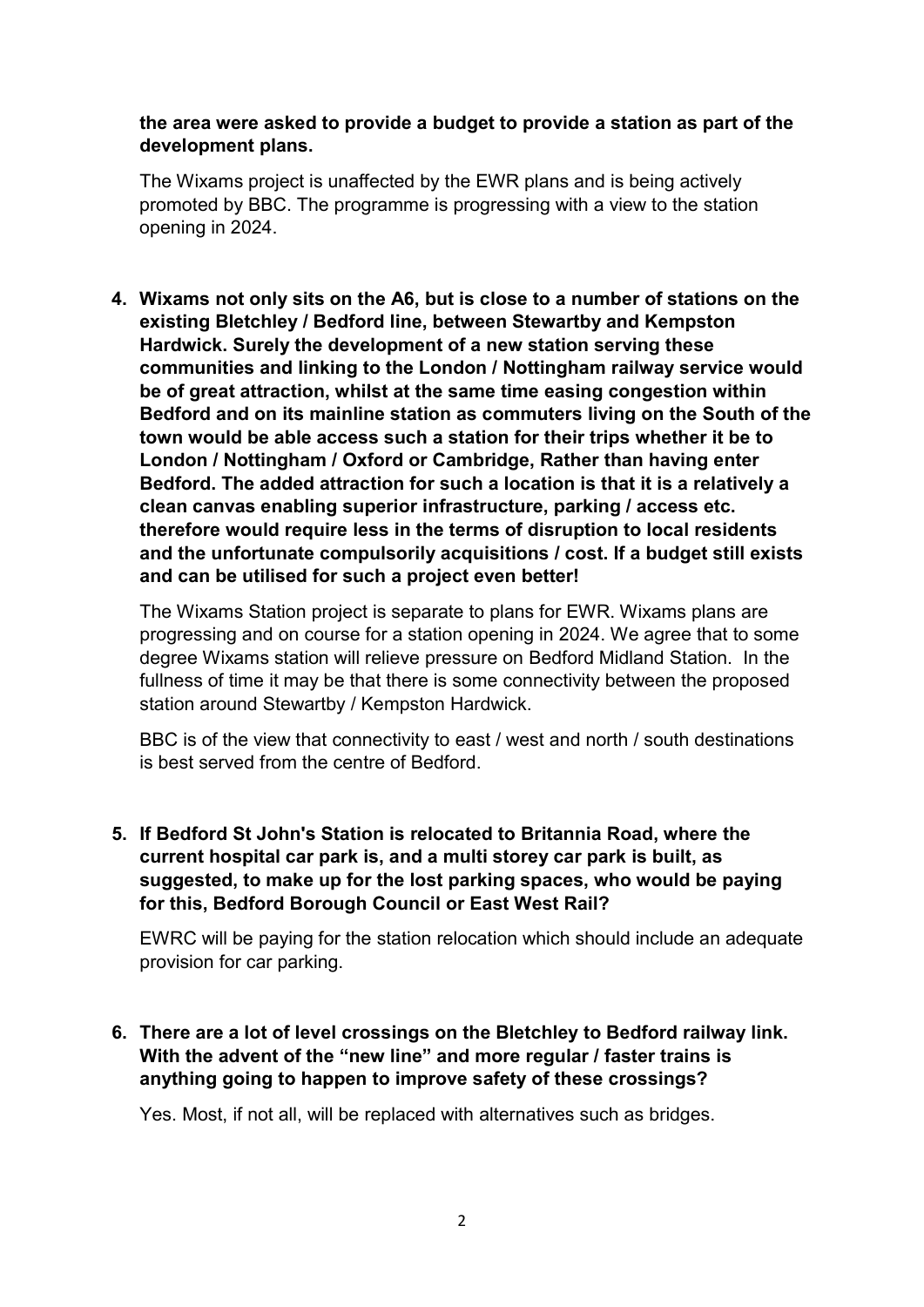# 7. If the requirement is for the railway line to go through the main station, why is it not going through Milton Keynes Central? Not many West Coast Mainline trains stop at Bletchley which EWR will be passing through.

 It is not a requirement of EWRC for the new line to go through Milton Keynes Central. The intersection between the West Coast Mainline and EWR is at Bletchley. The future calling patterns of trains on the West Coast Mainline are likely to be very different once HS2 / EWR is in place and it is likely that many more trains will call at Bletchley.

#### 8. Will any new stations be built in the area between Bedford Station and Brickhill, up to the town boundary for Bedford

 There are no plans to build a new station between Bedford Midland Station and the Bedford town boundary.

## 9. Is there any plan to build a train station in Brickhill?

 There are no plans to build a new station between Bedford Midland Station and the Bedford town boundary.

 10.My preference is for a southern route option, with a new parkway station to the South of Bedford, either separate to or joined with the new Wixams station. I do not agree with the EWR line going through Bedford mainline and out to the North to get to Cambridge. The claimed benefits of EWR going though the centre of Bedford are negligible and do not justify the destruction of the countryside to the North of Bedford especially given the longer route that would entail and the extensive and expensive engineering works required when a shorter, quicker, flatter, cheaper Southern route is available along an existing transport corridor. I am appalled by the lack of transparency on this subject to date as well as the lack of proper consultation in 2019. I am similarly appalled by the use of taxpayers money by BBC to skew the position to their own ends by employing consultants to review only certain of the possible routes in order to obtain the outcome desired by BBC. Should EWR go ahead along a Northern route, the legacy left by the Mayor and the majority of Borough Councillors who appear to be blindly following a party whip, will be one of which all those complicit should be greatly ashamed.

 The purpose of the 2019 consultation, and the 2021 consultation was for interested parties to share their views with EWRC. In 2019 the consultation was about broad route choices, and now it relates to variations within the chosen route. In 2019 BBC made a case for the new railway to come through Bedford. The purpose of our response to the consultation was to make our position known.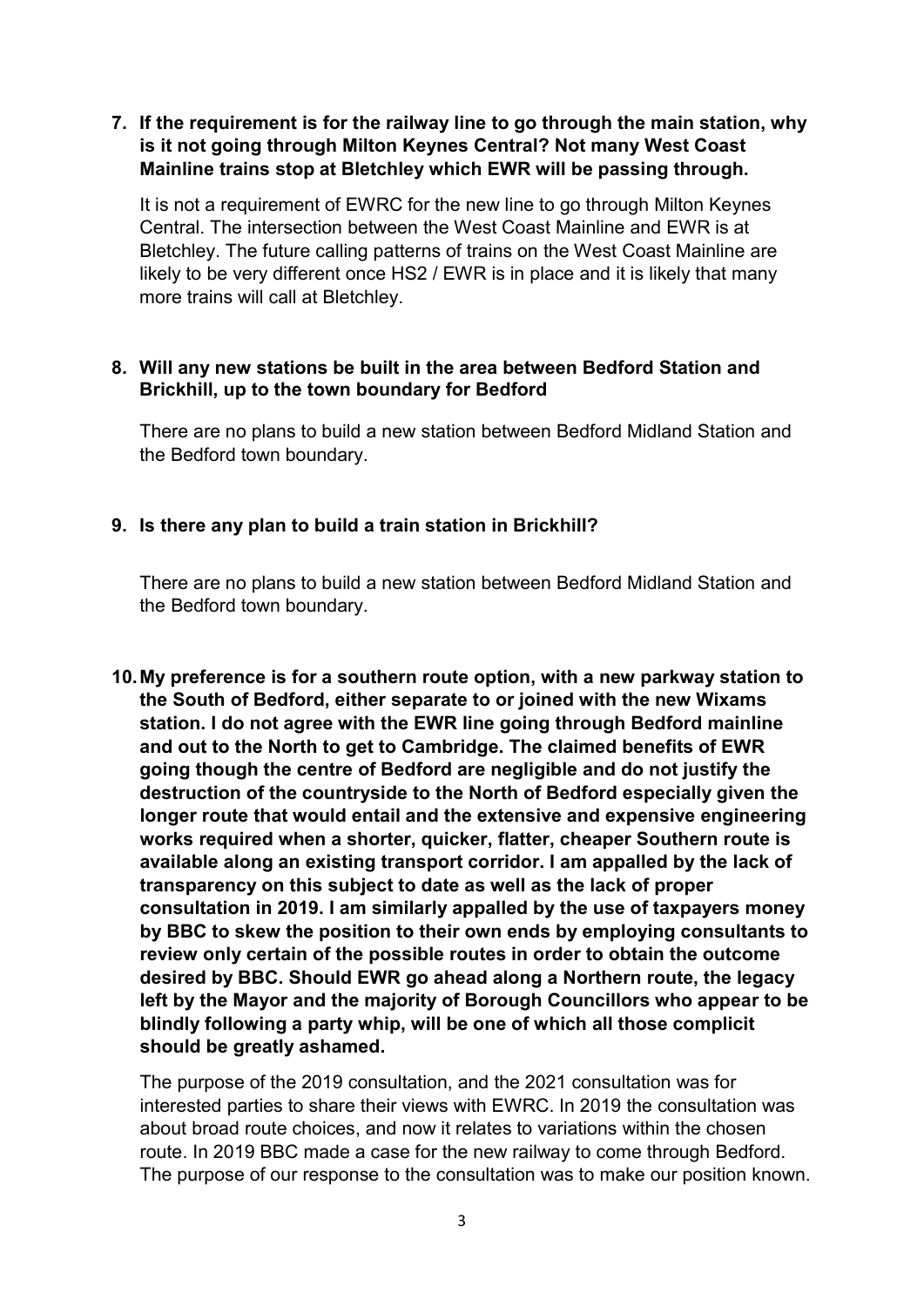The route through the town will enable Bedford to grow and prosper in the future from the benefits of better connectivity. The redevelopment of Bedford Midland Station and Bedford St Johns will provide a stimulus to the regeneration of the town. Only by routeing the line through the town will these opportunities emerge.

# 11.Why is it not more feasible to the people of Bedford to put the station in somewhere like Wixams where people are happy to receive the infrastructure, rather than concentrate everything in the town

 EWR coming through Bedford will mean that residents of the town can access regular, high speed, sustainable services to important cities north, south, east and west. EWR alters not only the railway geography, but also the economic potential of the town. The benefit of connecting Bedford town centre with the new railway line is potentially transformational to the town. The improved connectivity will stimulate economic growth and prosperity. The new railway and new station building will stimulate regeneration to the area around the station.

 An interchange at Wixams or to the south of Bedford might appear attractive since there are already plans to construct a new station in the Midland Main Line. However, there remain significant challenges with this option which would need to be overcome during construction and operation. In addition, it is BBC's view that some of the locational benefits would be lost and detract from a Bedford town centre option. The economic focus would not be on Bedford Town but several miles further south. The likely outcomes would be greater development pressure on the Wixams area, and on the local road network resulting in less inward investment and regeneration to Bedford and the Borough as a whole.

 Because of limitations within the scheduling of trains on the Midland Mainline it seems unlikely that inter-city trains could stop at both Bedford Midland and Wixams. This problem could result in competition between the two locations. If East Midlands trains did not stop at a Wixams Interchange then the economic potential of the interchange station would be less than at Bedford. But, if they did call at Wixams Interchange then they would probably not call at Bedford Midland. In which case Bedford would not only not receive any direct benefits from EWR but would also lose the benefits from Midland Mainline.

# 12.Why has a new car park been constructed on the old Danfos site to be demolished soon after? The Marston Vale line is to be switch at the St John's Station to go through it instead of the curve round it.

 Planning permission for a car park on the former Danfoss site has been granted on a temporary basis. The site owners considered a temporary car park to be a viable financial investment.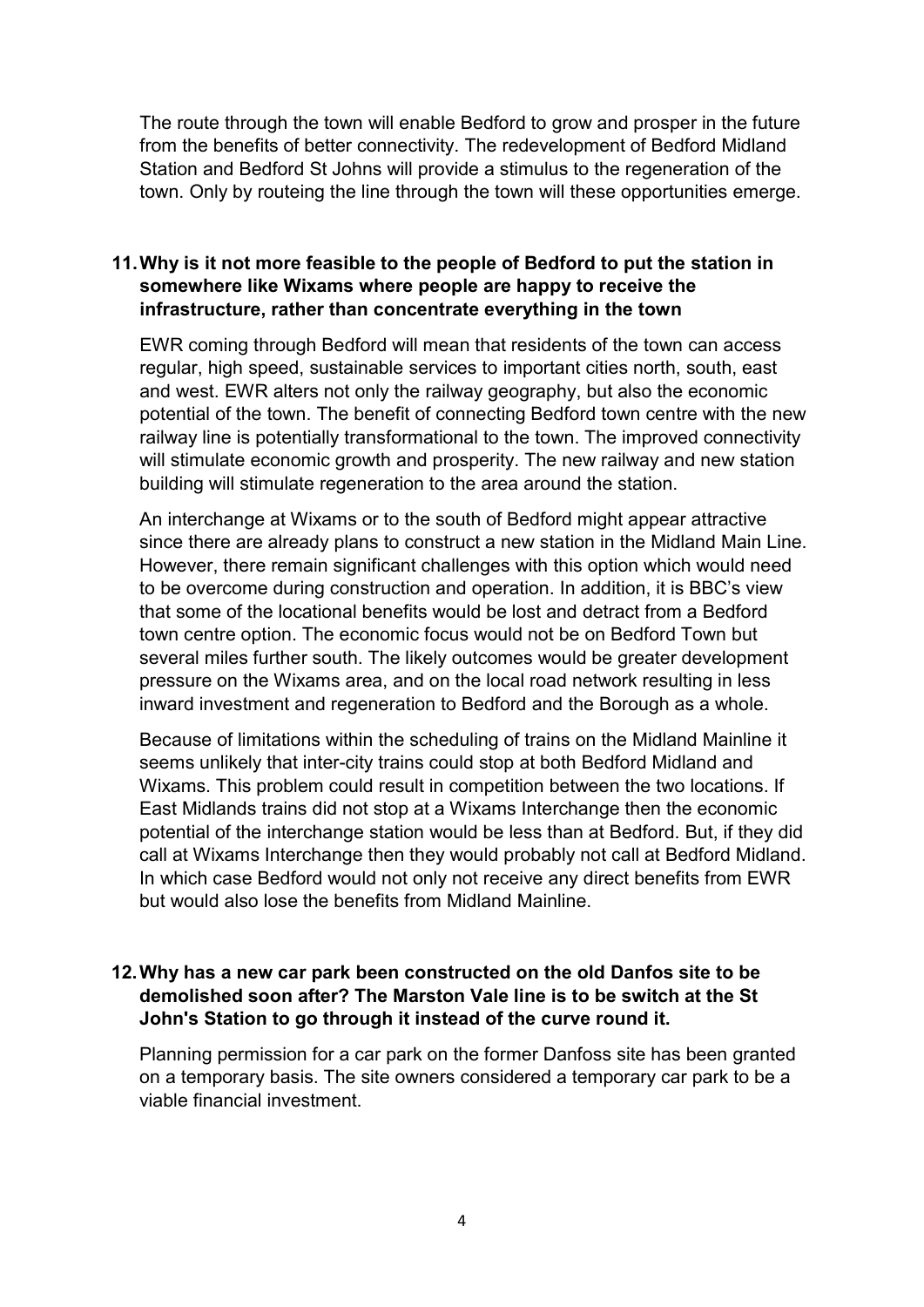13.Why are you against a Parkway station to the south? Other towns have shown to be a success. I don't see the argument against it due to travelling as they would have to travel to Bedford Midland, which is already a heavily congested area.

 EWR coming through Bedford will mean that residents of the town can access regular, high speed, sustainable services to important cities north, south, east and west. EWR alters not only the railway geography, but also the economic potential of the town. The benefit of connecting Bedford town centre with the new railway line is potentially transformational to the town. The improved connectivity will stimulate economic growth and prosperity. The new railway and new station building will stimulate regeneration to the area around the station.

 An interchange at Wixams or to the south of Bedford might appear attractive since there are already plans to construct a new station in the Midland Main Line. However, there remain significant challenges with this option which would need to be overcome during construction and operation. In addition, it is BBC's view that some of the locational benefits would be lost and detract from a Bedford town centre option. The economic focus would not be on Bedford Town but several miles further south. The likely outcomes would be greater development pressure on the Wixams area, and on the local road network resulting in less inward investment and regeneration to Bedford and the Borough as a whole.

 Because of limitations within the scheduling of trains on the Midland Mainline it seems unlikely that inter-city trains could stop at both Bedford Midland and Wixams. This problem could result in competition between the two locations. If East Midlands trains did not stop at a Wixams Interchange then the economic potential of the interchange station would be less than at Bedford. But, if they did call at Wixams Interchange then they would probably not call at Bedford Midland. In which case Bedford would not only not receive any direct benefits from EWR but would also lose the benefits from Midland Mainline.

## 14.That is was agreed to a Wixams train station, why can that not be a parkway station to a Southern route? If development starts within the timeframe there is no reason to then not have the station.

 It is understood that whilst it was technically possible to create a Wixams Station which connected both north to south and east to west it was far from an easy option. There were engineering and cost issues in relation to the infrastructure requirements as well as potential implications to the development of the Wixams community. A more practical option for a southern route would have been a different alignment which may have resulted in a southern station, but possibly not with inter-connectivity between the two lines and probably not at Wixams.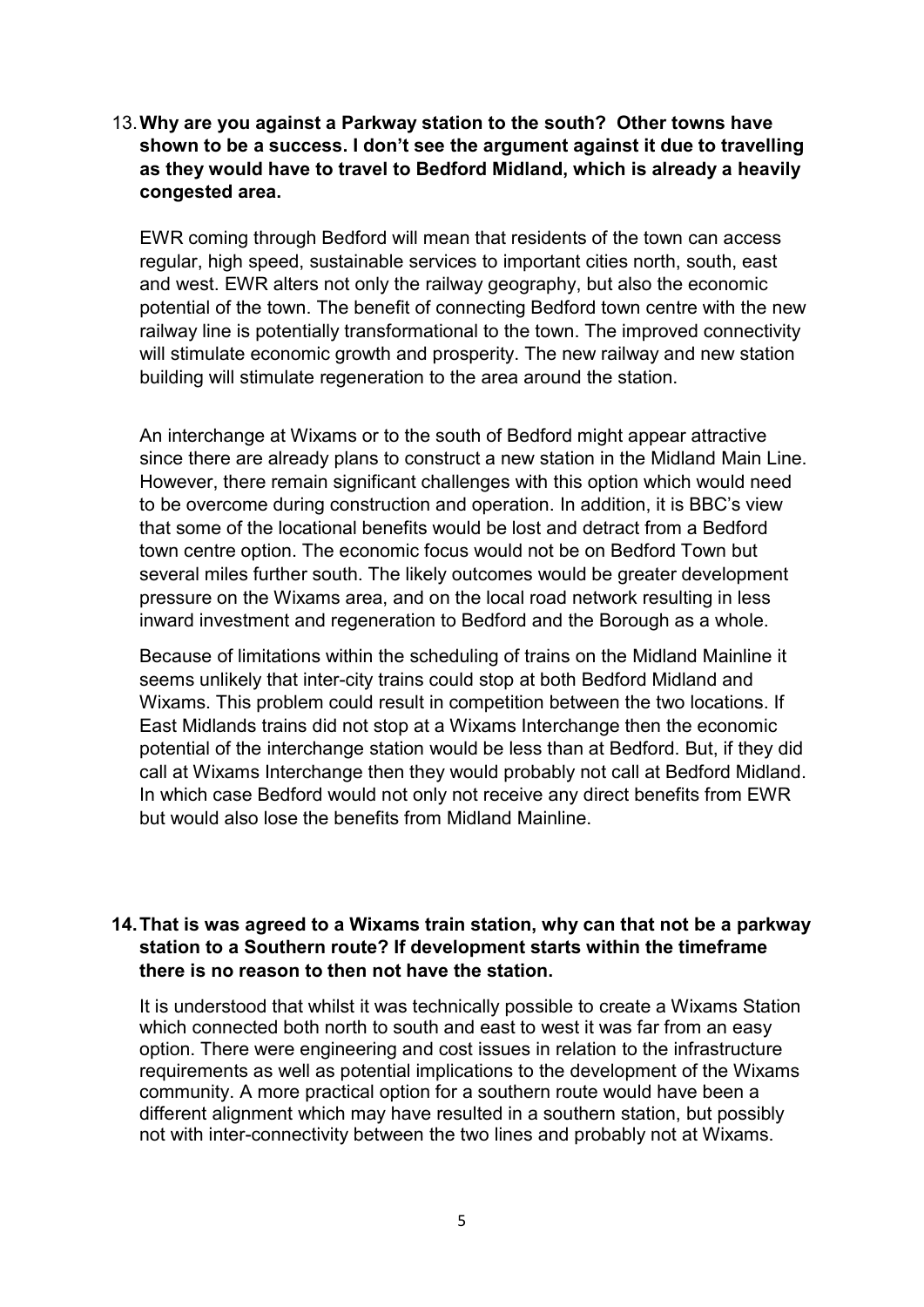#### 15.Will Bedford Borough Council commit to developing a North-South AND East-West station south of the river to meet the expectations of those who bought houses in the Wixams development who were expecting this?

 The original plans for a station at Wixams were for a station on the Midland Mainline, and this is currently in development and due to open in 2024.

 There will be an East-West station south of the river, but it is likely to be in the vicinity of Stewartby/Kempston Hardwick. The EWR route will be along the existing Marston Vale Line at this point.

#### 16.Why is it assumed by Bedford Borough Council that a Parkway hub will not serve the needs of Wixam's residents?

 EWR coming through Bedford will mean that residents of the town can access regular, high speed, sustainable services to important cities north, south, east and west. EWR alters not only the railway geography, but also the economic potential of the town. The benefit of connecting Bedford town centre with the new railway line is potentially transformational to the town. The improved connectivity will stimulate economic growth and prosperity. The new railway and new station building will stimulate regeneration to the area around the station.

 An interchange at Wixams or to the south of Bedford might appear attractive since there are already plans to construct a new station in the Midland Main Line. However, there remain significant challenges with this option which would need to be overcome during construction and operation. In addition, it is BBC's view that some of the locational benefits would be lost and detract from a Bedford town centre option. The economic focus would not be on Bedford Town but several miles further south. The likely outcomes would be greater development pressure on the Wixams area, and on the local road network resulting in less inward investment and regeneration to Bedford and the Borough as a whole.

 Because of limitations within the scheduling of trains on the Midland Mainline it seems unlikely that inter-city trains could stop at both Bedford Midland and Wixams. This problem could result in competition between the two locations. If East Midlands trains did not stop at a Wixams Interchange then the economic potential of the interchange station would be less than at Bedford. But, if they did call at Wixams Interchange then they would probably not call at Bedford Midland. In which case Bedford would not only not receive any direct benefits from EWR but would also lose the benefits from Midland Mainline.

 17.Why will having an interchange between the East West and Midland Mainline encourage people to stay in Bedford? Surely it will encourage people to use it as a transfer hub only? I don't feel this has been thought through at all from a local perspective and it is instead another example of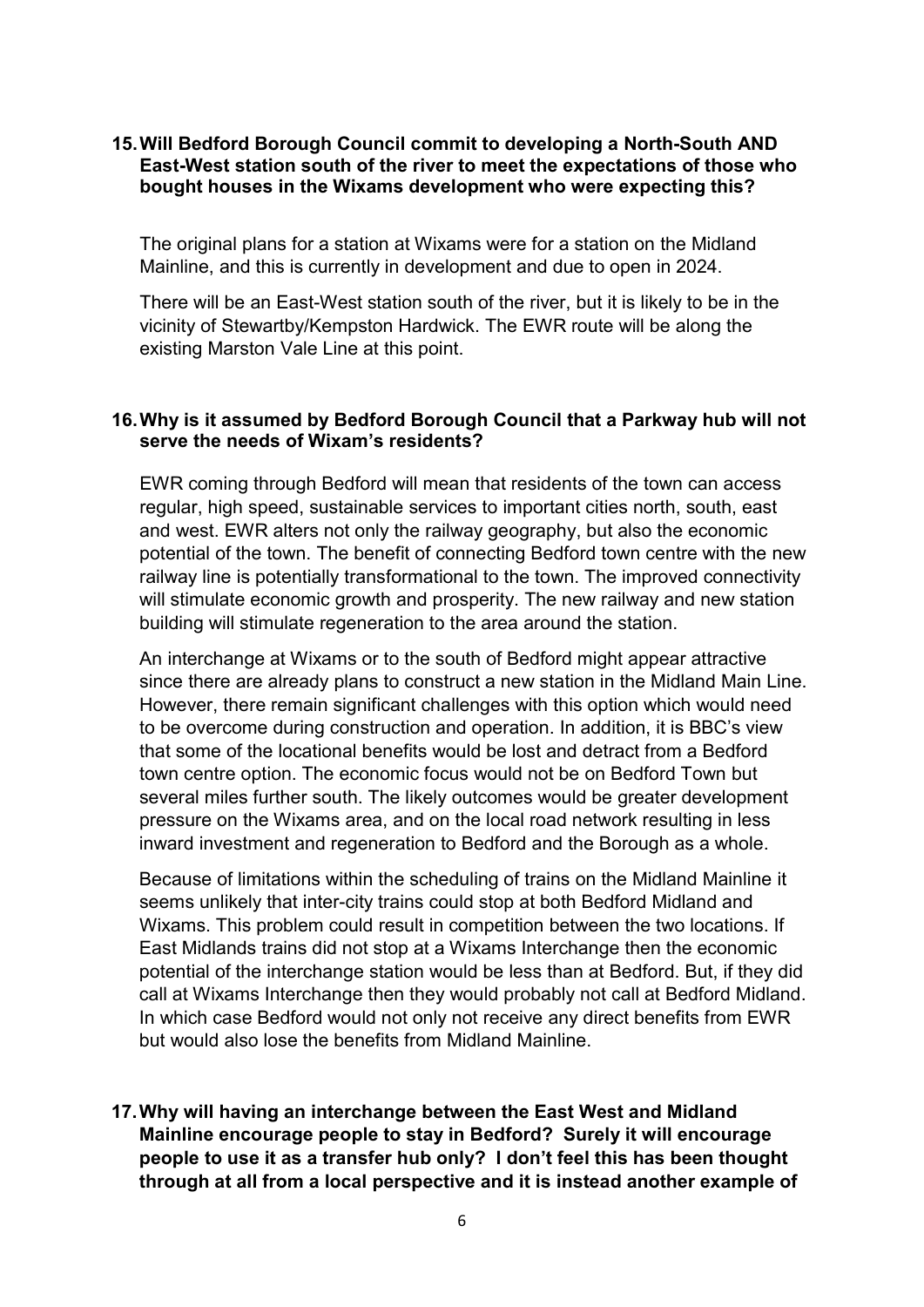## how Bedford is being destructively used for the purposes of others in other counties.

 EWR coming through Bedford will mean that residents of the town can access regular, high speed, sustainable services to important cities north, south, east and west. EWR alters not only the railway geography, but also the economic potential of the town. The benefit of connecting Bedford town centre with the new railway line is potentially transformational to the town. The improved connectivity will stimulate economic growth and prosperity. The new railway and new station building will stimulate regeneration to the area around the station.

 An interchange at Wixams or to the south of Bedford might appear attractive since there are already plans to construct a new station in the Midland Main Line. However, there remain significant challenges with this option which would need to be overcome during construction and operation. In addition, it is BBC's view that some of the locational benefits would be lost and detract from a Bedford town centre option. The economic focus would not be on Bedford Town but several miles further south. The likely outcomes would be greater development pressure on the Wixams area, and on the local road network resulting in less inward investment and regeneration to Bedford and the Borough as a whole.

 Because of limitations within the scheduling of trains on the Midland Mainline it seems unlikely that inter-city trains could stop at both Bedford Midland and Wixams. This problem could result in competition between the two locations. If East Midlands trains did not stop at a Wixams Interchange then the economic potential of the interchange station would be less than at Bedford. But, if they did call at Wixams Interchange then they would probably not call at Bedford Midland. In which case Bedford would not only not receive any direct benefits from EWR but would also lose the benefits from Midland Mainline.

# 18.If a station and link East to West is truly believed to be necessary infrastructure to support the town and more homes, then placing a station at Wixams would surely tick all the boxes and leave the town unblemished but still ready for development in a sympathetic and non-harmful way.

 EWR coming through Bedford will mean that residents of the town can access regular, high speed, sustainable services to important cities north, south, east and west. EWR alters not only the railway geography, but also the economic potential of the town. The benefit of connecting Bedford town centre with the new railway line is potentially transformational to the town. The improved connectivity will stimulate economic growth and prosperity. The new railway and new station building will stimulate regeneration to the area around the station.

 An interchange at Wixams or to the south of Bedford might appear attractive since there are already plans to construct a new station in the Midland Main Line. However, there remain significant challenges with this option which would need to be overcome during construction and operation. In addition, it is BBC's view that some of the locational benefits would be lost and detract from a Bedford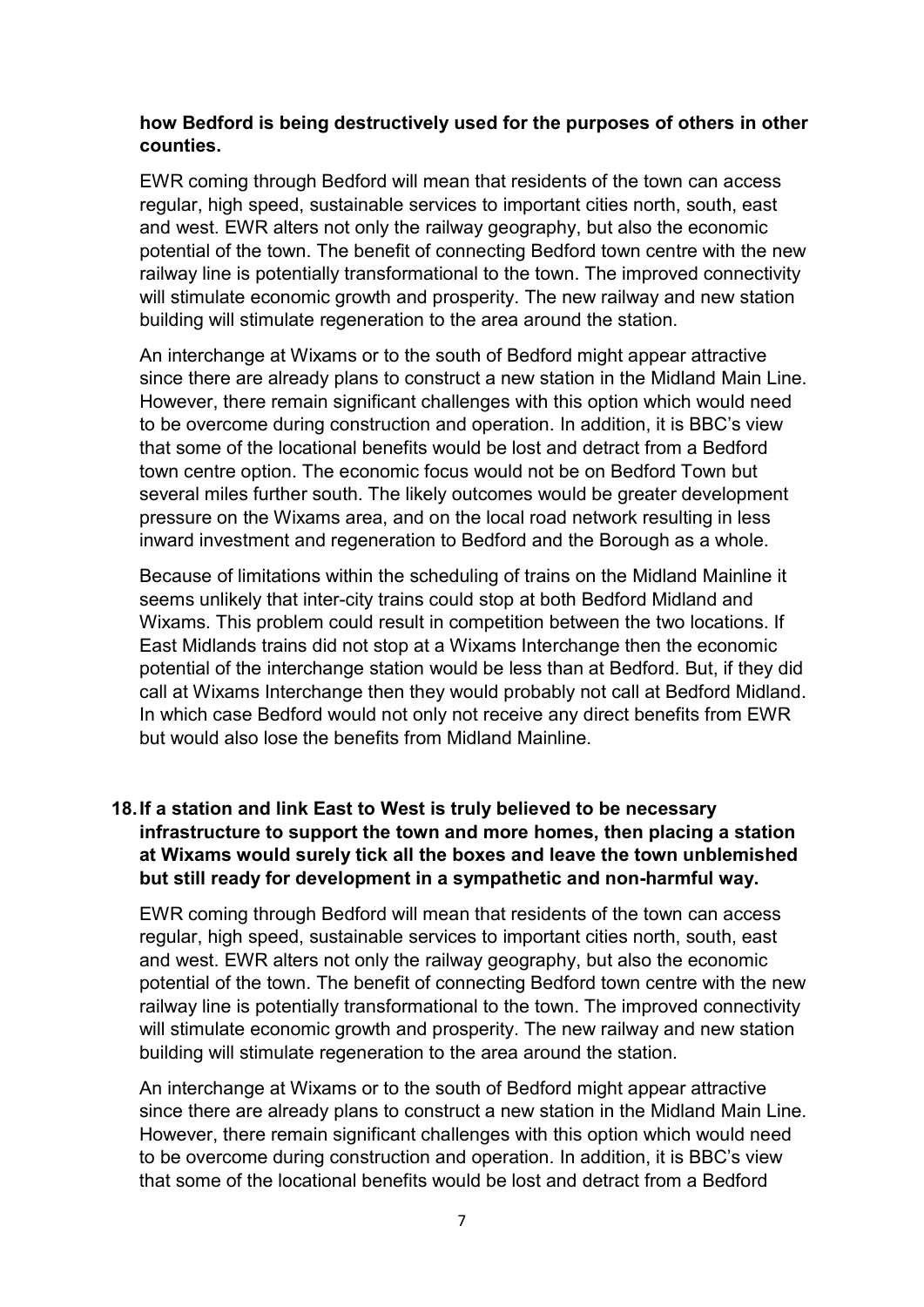town centre option. The economic focus would not be on Bedford Town but several miles further south. The likely outcomes would be greater development pressure on the Wixams area, and on the local road network resulting in less inward investment and regeneration to Bedford and the Borough as a whole.

 Because of limitations within the scheduling of trains on the Midland Mainline it seems unlikely that inter-city trains could stop at both Bedford Midland and Wixams. This problem could result in competition between the two locations. If East Midlands trains did not stop at a Wixams Interchange then the economic potential of the interchange station would be less than at Bedford. But, if they did call at Wixams Interchange then they would probably not call at Bedford Midland. In which case Bedford would not only not receive any direct benefits from EWR but would also lose the benefits from Midland Mainline.

#### 19.How will the station at St Johns or nearby be accessed? The Ampthill road area is already very congested.

 St Johns station serves a purpose of providing local access to the railway network. It is envisaged that this role will continue when the station is relocated. In the future it seems likely that a large proportion of users will access the station by foot, bike or public transport. The precise means of access remain to be determined.

#### 20.If the Bedford station is expanded into Ashburnham Road which the maps show is quite likely, how will the station be accessed?

 The EWR Consultation Document shows that plans for Bedford Midland Station are in their infancy. EWR suggest two different concepts and a range of different considerations which may influence detailed design. As a result, it is too early to say how the station will be accessed. What is clear, though, is that in order to capitalise upon the redevelopment opportunities of the station to Bedford and the Borough EWR should work closely with BBC in order to create an integrated station proposal that enables smooth integration between public transport, pedestrians, cyclists and car users.

## 21.A parkway station would attract more people to the area given ample parking, cycle paths, secure cycle parking etc. This is the future and would attract me to the area, why is BCC so against a parkway station south of Bedford and a shuttle into Bedford? Cambridge main station is 20 mins south of the centre?

 EWR coming through Bedford will mean that residents of the town can access regular, high speed, sustainable services to important cities north, south, east and west. EWR alters not only the railway geography, but also the economic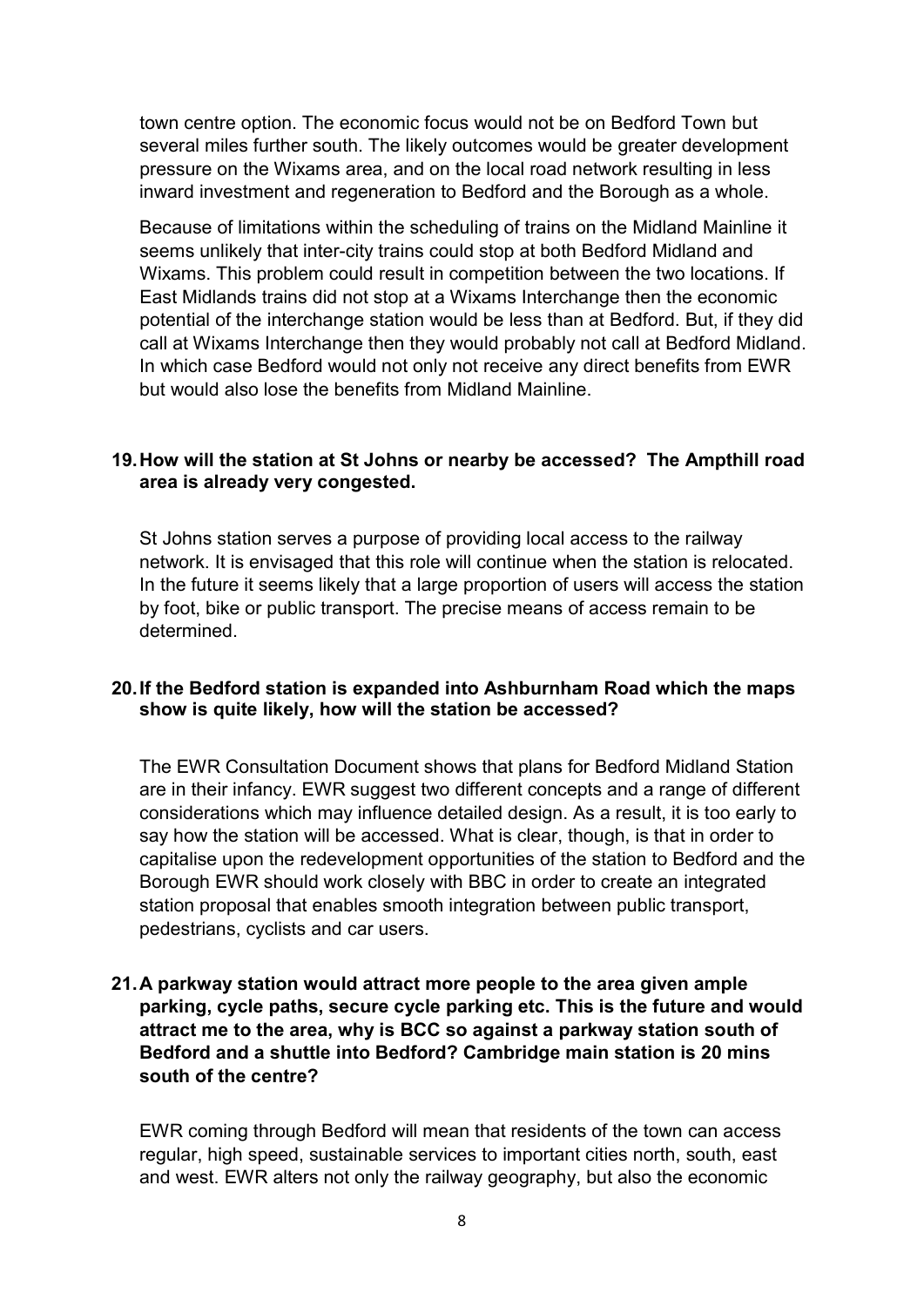potential of the town. The benefit of connecting Bedford town centre with the new railway line is potentially transformational to the town. The improved connectivity will stimulate economic growth and prosperity. The new railway and new station building will stimulate regeneration to the area around the station.

 An interchange at Wixams, or to the south of Bedford might appear attractive since there are already plans to construct a new station on the Midland Main Line. However, there remain significant challenges with this option which would need to be overcome during construction and operation. In addition, it is BBC's view that some of the locational benefits would be lost and detract from a Bedford town centre option. The economic focus would not be on Bedford Town but several miles further south. The likely outcomes would be greater development pressure on the Wixams area, and on the local road network resulting in less inward investment and regeneration to Bedford and the Borough as a whole.

 Because of limitations within the scheduling of trains on the Midland Mainline it seems unlikely that inter-city trains could stop at both Bedford Midland and Wixams. This problem could result in competition between the two locations. If East Midlands trains did not stop at a Wixams Interchange then the economic potential of the interchange station would be less than at Bedford. But, if they did call at Wixams Interchange then they would probably not call at Bedford Midland. In which case Bedford would not only not receive any direct benefits from EWR but would also lose the benefits from Midland Mainline.

#### 22.If the Council get's what it wants and has a new station south of Ford End Road where will the current Thameslink sidings be relocated to?

 The Council remains open minded regarding the north and south option for station redevelopment. Although, we think that there will be greater opportunities for the Town and Borough if the south option is pursued. As is highlighted in the EWRC Consultation Technical Report (Paragraph 8.4.13), a number of possible alternative locations for the Jowett sidings have been identified. EWRC states that further work is required to determine an appropriate solution that meets the needs of Network Rail, the train operating companies and EWRC. The Technical Report states that the relocation options will be developed as part of the next stage of the project.

## When did BBC first have discussions regarding an EWR station at Twinwoods?

 The Council has encouraged the promoters of TwinWoods Garden Village to enter discussions with EWRC since the site at Twinwoods was submitted through the Local Plan 'Call for Sites' process. Discussions took place between the interested parties early in November 2020.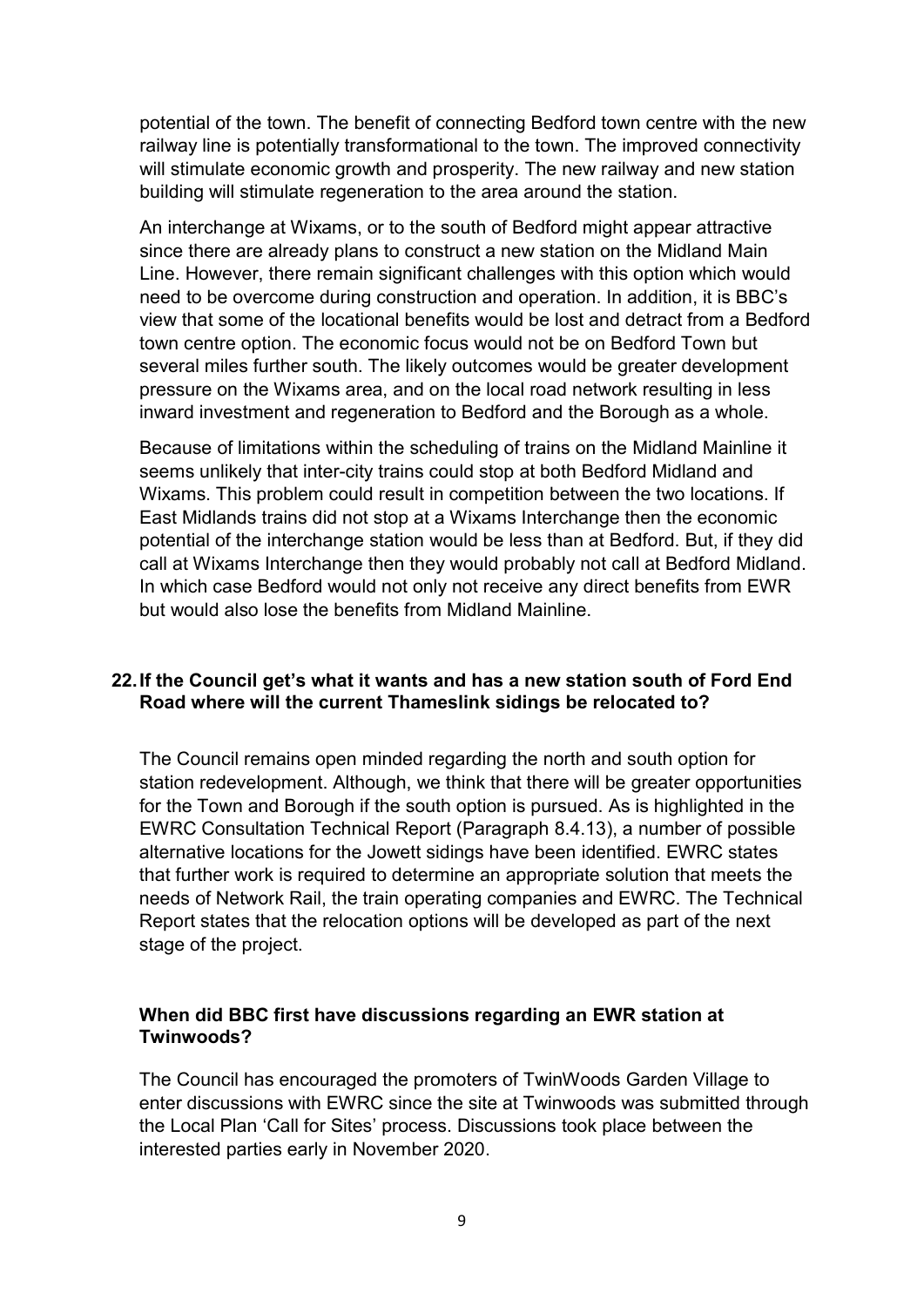23.Can the Council explain why it is so opposed to building a new purpose built station at Wixams, when it would allow for sufficient parking for the increasing number of commuters living in Bedford, would operate as a single north-south east-west rail interchange, and would open up the option of the railway to run close to the historic route south of the river and be aligned with the existing travel corridor? Connectivity with the centre of Beford could be resolved with an automated rail shuttle to the existing station (operating in a similar fashion to the DLR)

 BBC is not opposed to a station at Wixams and is working with industry partners to deliver a new station at Wixams which will open in 2024. Wixams as an interchange location has numerous difficulties, though. In order to align with the EWR route any Wixams interchange station would be located much further from the current proposed location within the heart of the Wixams villages. This relocation would reduce the utility of the station to the Wixams residents.

 EWR selected a route (through Bedford) which did not feature an interchange to the south of the town. BBC believe that the long-term benefits accruing to Bedford and the Borough by the route coming through Bedford outweigh any benefits from an interchange to the south of the town.

#### 24.However, I feel there is an huge opportunity being missed in the consultation options as they stand for an out of town station. Wouldn't more stations be better in terms of enabling people to travel by train rather than driving in their cars to access the rail network?

 There is always a balance and a trade-off in respect to the optimum location of railway stations. Out of town stations certainly serve a function in providing access to the railway network without entering the town. A town centre location, though, offers connectivity to the residents of the town. The number of stations along a railway line is limited by cost (they are not cheap to build) but also because of the impact on the timetabling, scheduling and revenue of increasing the number of stations. Each additional station increases journey-time which makes rail travel less competitive than say car travel. Longer journey time reduces the amount of trains that any route can accommodate and also can have an impact on the amount of trains needed on a route, or the number of crew.

 There will be a number of new stations along the Marston Vale Line which may be able to provide the benefits of out-of-town connectivity to EWR. As a separate project, Wixams Station which is currently in the development stage, will provide a means to access trains between Bedford and London. A new Bedford Midland Station will provide the main access to the railway system for residents of and visitors to Bedford and the Borough.

## 25.I feel a second station would be far more useful out of town, for example the ideal location would be at the former Kempston -Elstow Halt station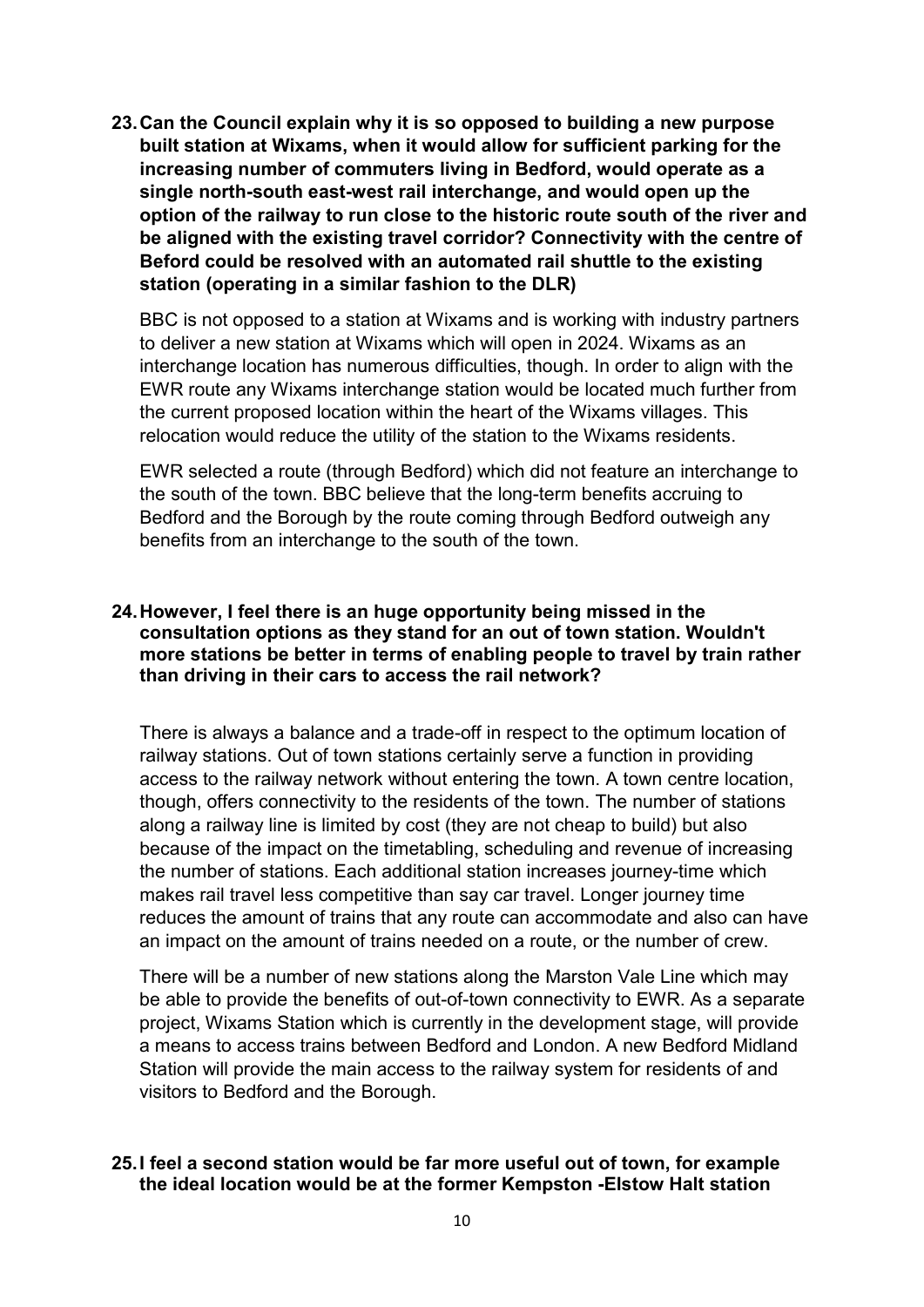close to the Interchange retail park and existing Park and Ride. This location has the unique advantage of being able to serve both east/ west and East Midlands/ Thameslink railway lines where they cross and could enable the people of Kempston, Elstow and south of Bedford to walk to a station rather than encourage a tendency to drive across town to then catch a train.

 There is always a balance and a trade-off in respect to the optimum location of railway stations. Out of town stations certainly serve a function in providing access to the railway network without entering the town. A town centre location, though, offers connectivity to the residents of the town. The number of stations along a railway line is limited by cost (they are not cheap to build) but also because of the impact on the timetabling, scheduling and revenue of increasing the number of stations. Each additional station increases journey-time which makes rail travel less competitive than say car travel. Longer journey time reduces the amount of trains that any route can accommodate and also can have an impact on the amount of trains needed on a route, or the number of crew.

 There will be a number of new stations along the Marston Vale Line which may be able to provide the benefits of out-of-town connectivity to EWR. As a separate project, Wixams Station which is currently in the development stage, will provide a means to access trains between Bedford and London. A new Bedford Midland Station will provide the main access to the railway system for residents of and visitors to Bedford and the Borough.

# 26.Surely an out of town station would mean less disruption for Bedford residents and make it easier to get to that station especially for all the people in the suburbs and villages north and south of Bedford who could get to a station south of Bedford a lot quicker than they can get into the centre causing more pollution

 There is always a balance and a trade-off in respect to the optimum location of railway stations. Out of town stations certainly serve a function in providing access to the railway network without entering the town. A town centre location, though, offers connectivity to the residents of the town.

 The benefit of connecting Bedford town centre with the new railway line is potentially transformational to the town. The improved connectivity will stimulate economic growth and prosperity. The new railway and new station building will stimulate regeneration to the area around the station.

 An out of town interchange might appear attractive since it would avoid some of the disruption associated with construction works. But its operation would detract from Bedford town. Some of the locational benefits would be lost. The economic focus would not be on Bedford Town but several miles further south. The likely outcomes would be greater development pressure on the area to the south of the town and less inward investment and regeneration to Bedford. Because of limitations within the scheduling of trains on the Midland Mainline it seems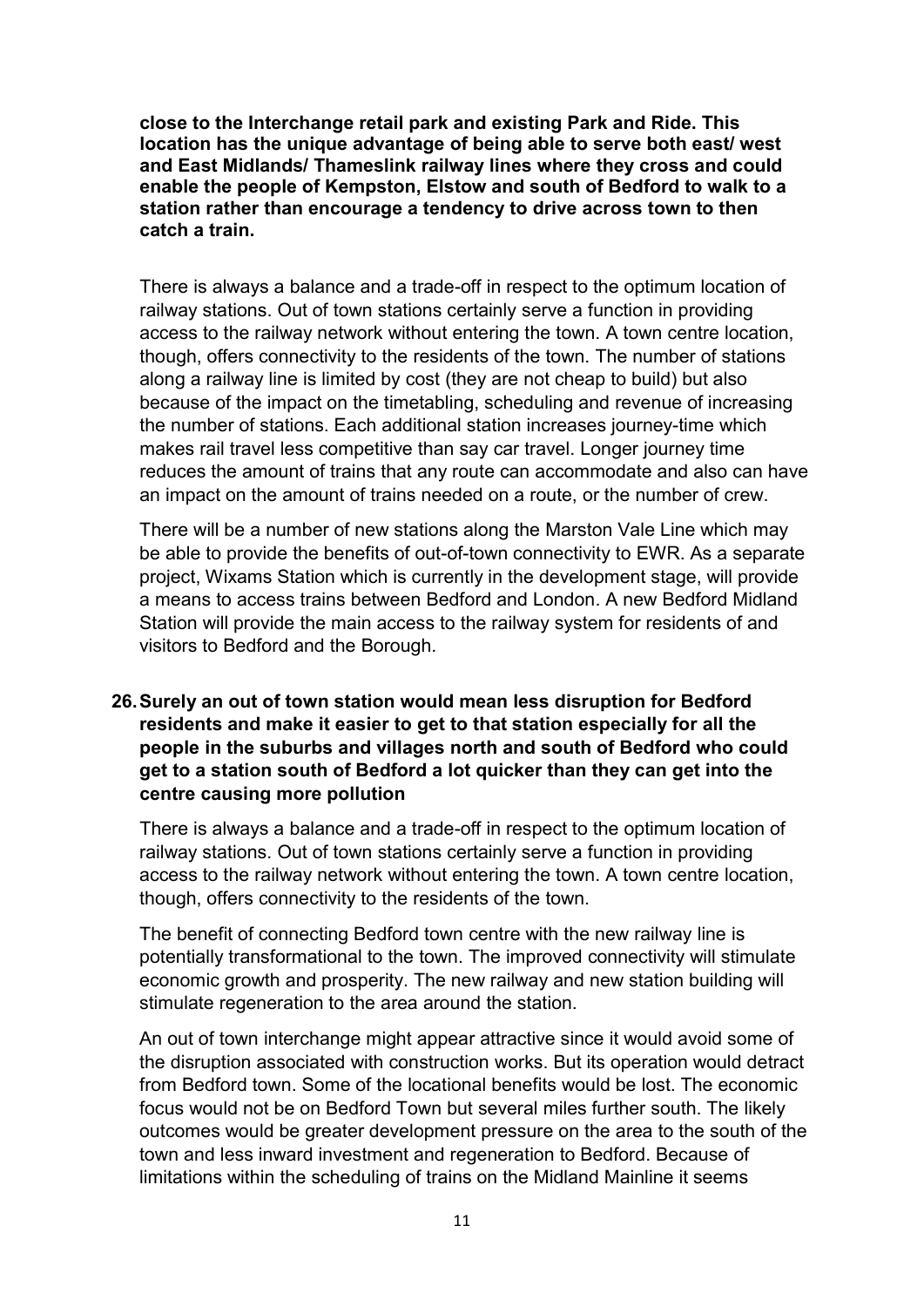unlikely that inter-city trains could stop at both Bedford Midland and a southern interchange option. This problem could result in competition between the two locations.

# 27.When the EWR Technical Report states that "a new station south of Bedford would generate slightly greater increases in jobs and productivity than routes serving Bedford Midland due to faster journey times", what other considerations made you choose to lobby for passenger and freight services through Bedford?

 The EWR perspective in relation to route choice and journey times is driven by the cumulative impact across the whole line of the route. There is a trade-off between the number of station-calls and journey time. The impact of journey time and benefits depends upon the relative location of the various markets and the impact of inclusion or exclusion. So, for example, addition of a station call with a small number of passengers would probably weaken the overall business case. Conversely, adding a station with a vast number of customers could offset the penalty of increased journey time. The economics and algorithms involved are complex. EWR had to consider the wider benefits, costs and impacts across the whole line of the project. We were interested in the impact upon the whole borough. It is for these reasons that there can be differences in the calculation of benefits and costs.

 When BBC opted to support EWRs route through Bedford we formed the view that the overall long-term benefits to Bedford by the route coming through the town exceeded those of the route by-passing the town. A rebuilt Bedford Midland Station would transform a large area of the town and stimulate regeneration. The new Bedford Midland Station would enable fast, regular and sustainable connectivity in north, east, south and west directions and to major cities. This connectivity will help to stimulate economic growth for the town.

 It is highly unlikely that a southern interchange station could function in the same way as Bedford Midland. It is doubtful whether the fast East Midlands Railway Inter-City services could call at both Bedford Midland and the southern interchange. The result would be that the economic potential of this connectivity would be lost. Furthermore, the benefits of a southern interchange would create developmental pressure on greenfield land, whilst at the same time offering little prospect of economic stimulation to the town itself.

- 28.I would like to know if the meeting on Wed 12 May will be open to the public; if so how do you join or view? The questions I would also like to ask however, are:-
	- i) Does Bedford Borough Council favour Bedford (Midland) Station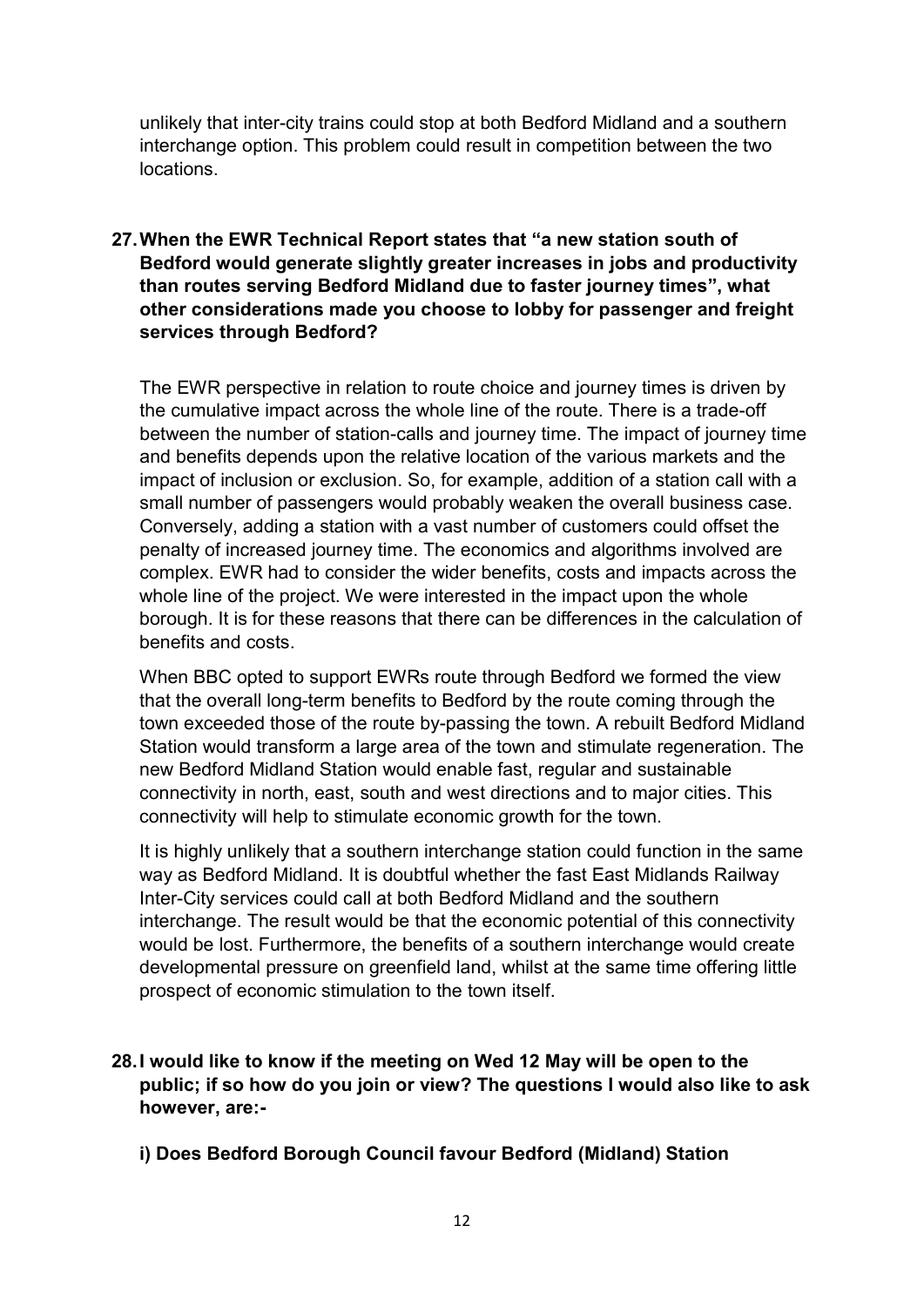# regeneration in it's present site? Will it include a bus interchange as well as larger spaces for taxis and cycles?

 We are open minded at this stage. An important aspect of the redeveloped station will be how interchange works for customers from a means of modes (bus, taxi, foot, cycle, car) onto the railway network. We want to work closely with EWR in the development of the proposal for the redevelopment of the station

## ii) Does Bedford Borough Council favour Bedford St Johns to be closer to Bedford Hospital South Wing? (Both locations will presume the building of multi-story car parks in both locations)

 Yes, the Council is in favour of moving St John's Station closer to Bedford Hospital South Wing site. This new station location will make it easier for visitors to access the hospital. The relocation of the line and current station will open up development opportunities on current railway land and the vicinity.

 iii) What are the views of Bedford Borough Council for the north junction of EWR and Midland Lines; in other words would Great Ouse Way and Paula Radcliffe Way need to be rebuilt/re-located to make room for the EWR? What would be the visual impact of a railway (or new roads) viaduct have on the environs.

 We are concerned about the potential impact of the proposed viaduct at Clapham. We believe that there might be a less intrusive alternative which we are keen to explore with EWR. We have not seen any plans or visual interpretations of this infrastructure. We are keen to understand how EWR lessen the impact and wish to promote our alternative idea with them.

# iv) What route would the EWR take to circulate around Bedford to regain the Easterly alignment towards Cambridge?

 EWR has refined the route options north of Bedford to the east of the Borough along two route alignments, north and south. The precise alignment of these routes is not yet clear.

## v) As an aside, I assume the preference is to keep the lines northbound as a 4 track railway. Demolition of property, rebuilding (again!) of Bromham Road and Ford End Bridges to accommodate a 6 line railway is completely over the top for a distance of 2 miles and also prohibitively expensive.

 We believe that it is possible to integrate both Midland Main Line and EWR services on the existing four-track railway. We also believe that EWR could fit two additional tracks into less space. So even if EWR insist on six tracks we are hopeful that we can persuade them that they need less land and as a result fewer houses will need to be acquired. We realise how important it is to local residents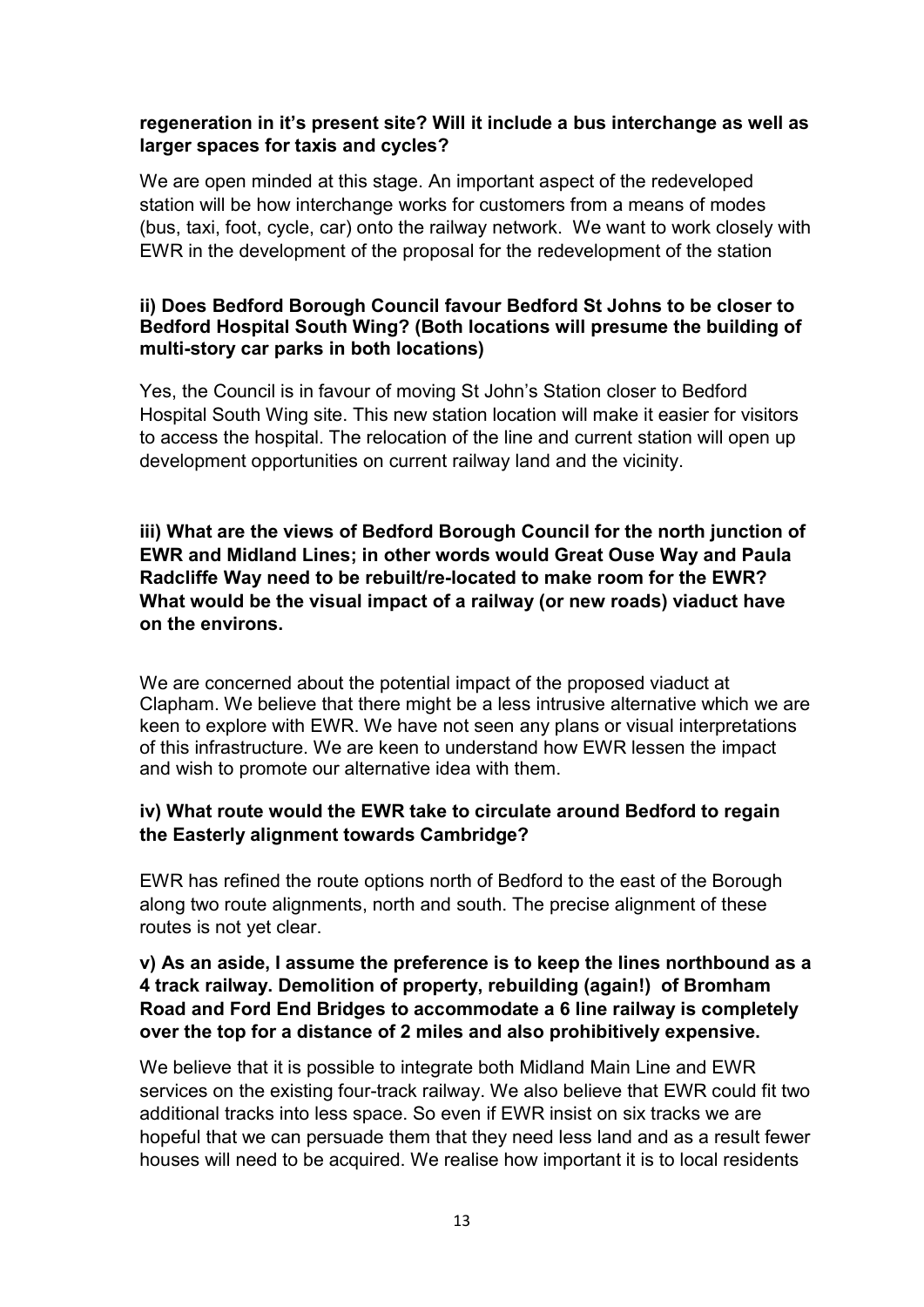and in particular those directly affected, and we are raising this issue with EWR as matter of urgency.

#### 29.Would an alignment slightly further north, permit the option of Bedford Parkway Station between Clapham and Milton Ernest. This would reduce inbound commuter traffic to the existing Bedford Midland, and do away with the need to rebuild and extend the existing station, The EW line would then stop at Bedford St Johns and Bedford North

 The alignment north of Bedford will not negate the need to rebuild Bedford Midland Station.

 There is always a balance and a trade-off in respect to the optimum location of railway stations. Out of town stations certainly serve a function in providing access to the railway network without entering the town. A town centre location, though, offers connectivity to the residents of the town. The number of stations along a railway line is limited by cost (they are not cheap to build) but also because of the impact on the timetabling, scheduling and revenue of increasing the number of stations. Each additional station increases journey-time which makes rail travel less competitive than say car travel. Longer journey time reduces the amount of trains that any route can accommodate and also can have an impact on the amount of trains needed on a route, or the number of crew.

# 30.Why did BBC not disclose Kilborn Consultings recommendation to discuss with EWR Co an alternative route that would service a station at Bedford St Johns and leverage existing infrastructure?

 The Council's view has always been that a route through Bedford Midland Station would bring greater benefits than a route which bypassed the town. A route entering Bedford at St John's Station was not proposed by EWRC, but Kilborn Consulting considered this option to assess whether or not it would bring any benefits in the absence of a town centre option. Ultimately, the Council opted to support a route which used Bedford Midland Station, and so did not need to promote the work on an alternative route.

# i) Can you confirm if this line will be electrified, if it's not why not!

 EWRC do not currently intend to electrify this line. BBC has stated in our response to the Consultation Document that we believe that it is essential that the line is electrified.

#### ii) Can you confirm there is an intention to have this a major freight line and will this line carry dangerous and hazardous goods

BBC is not the developer, owner or operator of this new railway line and